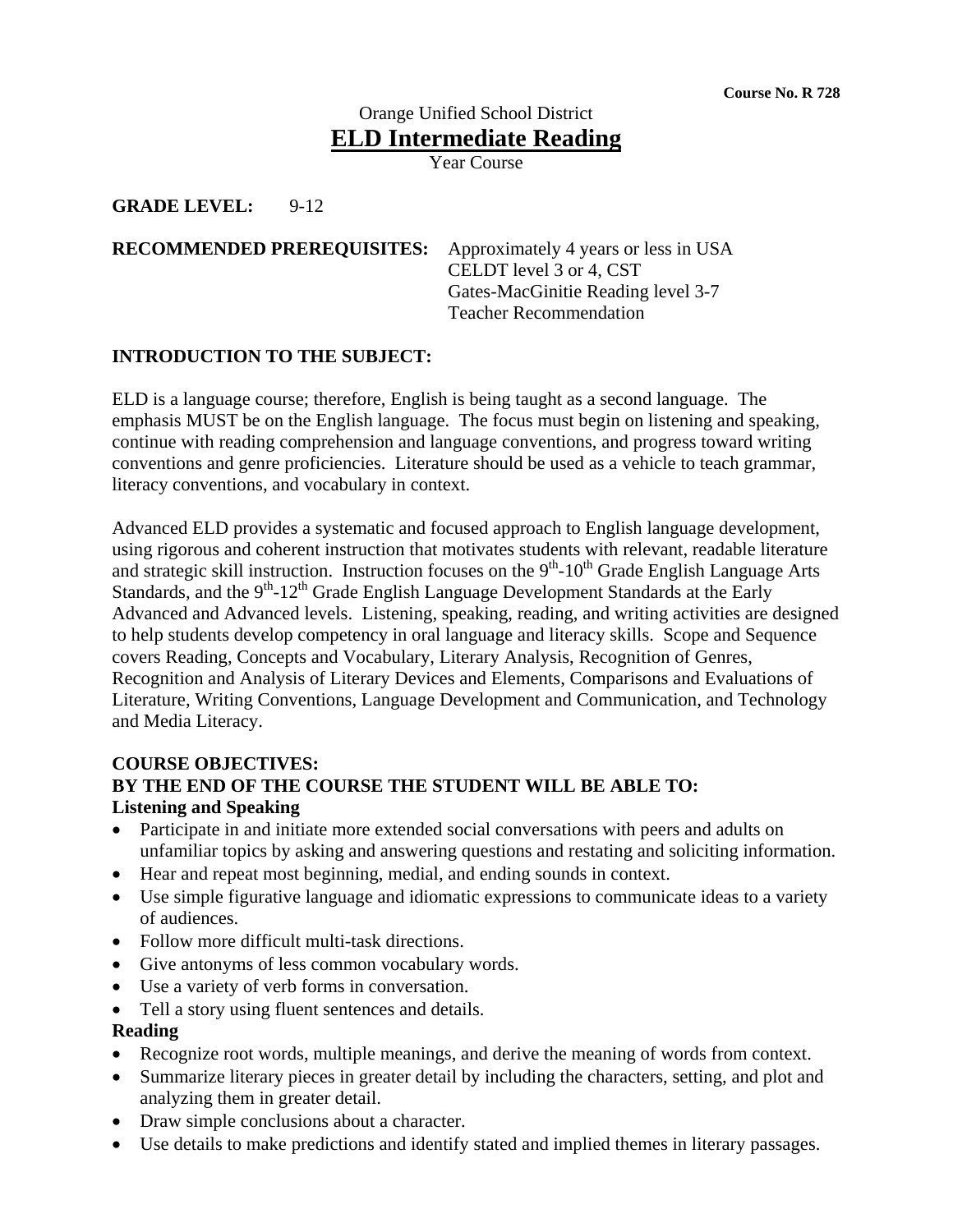- Use decoding skills and knowledge of academic and social vocabulary to achieve independent reading.
- Use a standard dictionary to determine the meaning of unknown words.
- Apply knowledge of language to achieve comprehension of informational materials, literary texts, and text in content areas.

# **Writing**

- Use standard writing conventions including present tense and subject/verb agreement.
- Distinguish noun endings.
- Write sentences appropriate to a topic with few errors.
- Write an essay with details and a clear sequence of events.
- Write detailed fictional biographies or autobiographies.
- Fill out job applications and prepare résumés that are clear and address the intended audience appropriately.
- Use strategies of note taking, outlining, and summarizing to structure drafts of essays.

# Plan to support literacy:

Best practices to support reading comprehension:

- Direct instruction of reading comprehension strategies, i.e. plan and monitor, predict, clarify, connect, draw conclusions, etc.
- Teacher modeling
- Vocabulary and root word study

Best practices to support writing skills:

- Direct instruction of writing process, i.e. pre-write, draft, revise, edit and proofread, and publish.
- Analyze various genres of writing, i.e. narrative, persuasive, non-fiction, etc.
- Direct instruction and modeling of note-taking skills and organizational strategies in preparation for essay writing.

# **Recommended Materials:**

## *Hampton-Brown Edge*

Teachers:

- Level B Teacher's Editions (2 Volumes)
- Level B Interactive Practice Book Teacher's Annotated Edition
- Level B Reading & Writing Transparencies
- Level B Grammar and Writing Practice Book (?)

Students:

- Level B Student Edition
- Level B Interactive Practice Book
- Level B Grammar and Writing Practice Book
- Level B Library Books
- Level B Grammar and Writing Practice Book (?)
- Level B Selection Readings and Fluency Models CDs

# Extended Reading

# Edge Level B Library Books

- *A Raisin in the Sun*
- *Anthem Breaking Through*
- *Dance hall of the Dead*
- *Dr. Jenner and the Speckled Monster*
- *Hercules: The Twelve Labors (Graphic Classic)*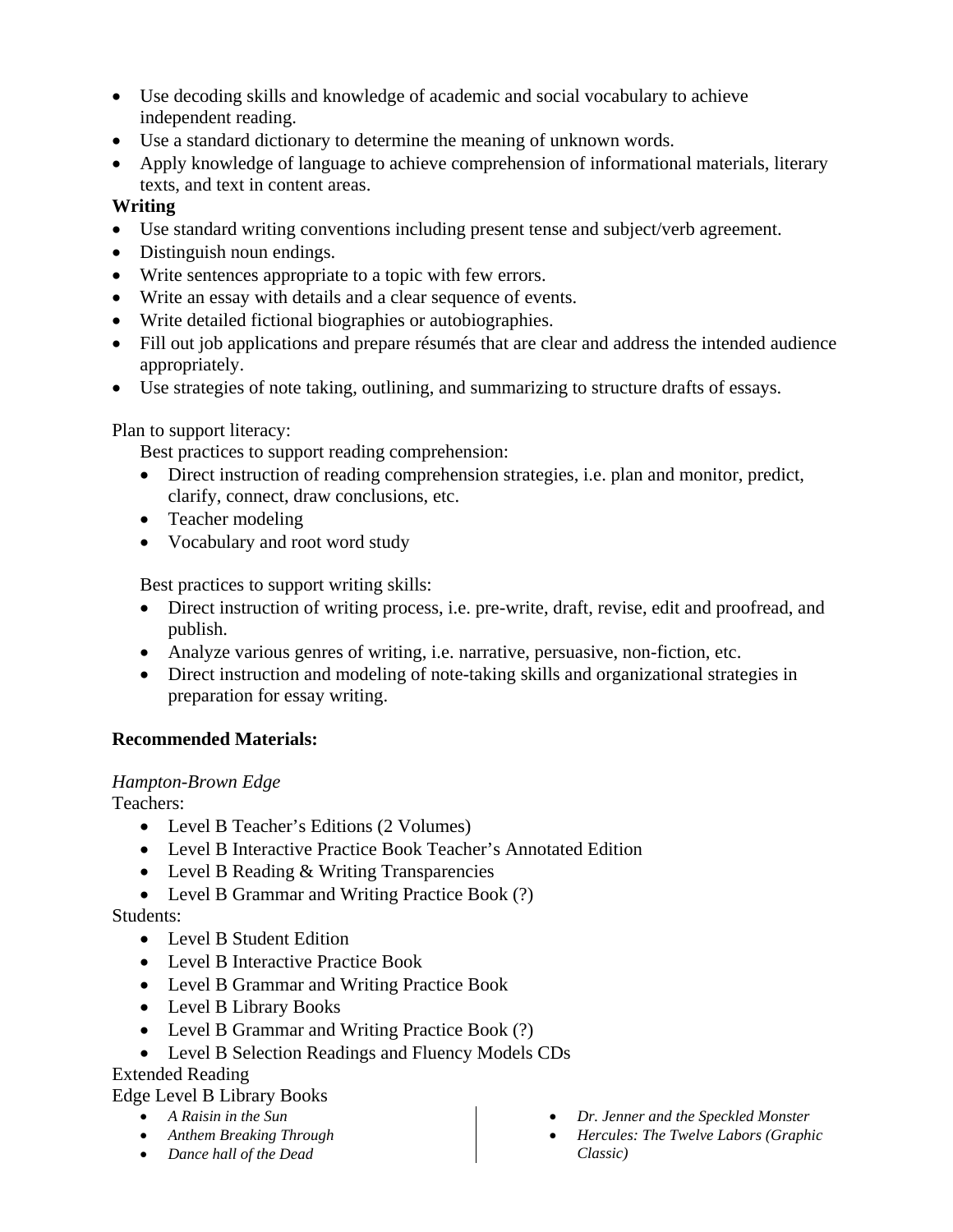- *Hole in My Life*
- *Keeper*
- *Left Behind*
- *Miracle's Boys*
- *Narrative of the Life of Frederick Douglass*
- *Parrot in the Oven*
- *Picture Bride*
- *Romiette and Julio*

#### **Supplemental Materials:**

- *September 11, 2001: Attack on New York City*
- *The Afterlife*
- *The Other Side of the Sky: A Memoir*
- *The Outsiders*
- *The Stone Goddess*
- *The Trojan Horse: The Fall of Troy*
- *Warriors Don't Cry*

*The following suggestions are based on materials approved by OUSD. Specific resources are limited to availability at each school site and teachers' preferences*. Grammar:

- *Grammar in Context English Yes!*
- *Developing Composition Reader's Handbook Highpoint A ,B, C* Vocabulary:
	- *Test-Prep Vocabulary Basic Vocabulary Builder*

Spelling:

• Spell It Out Greek/Latin Root Words:

• *English From The Roots Up*

#### **FIRST SEMESTER**

| Pacing  | <b>Instructional Unit</b>                                                                                                                                                                                                                                                                                                                                                                                                                                                                                | <b>ELD Essential Standards</b>                                                                                                                                                                                                                                                                                                                                                                                                                                                                                                                                                                                                                                      | <b>Assessment</b>                                                                                                                                               |
|---------|----------------------------------------------------------------------------------------------------------------------------------------------------------------------------------------------------------------------------------------------------------------------------------------------------------------------------------------------------------------------------------------------------------------------------------------------------------------------------------------------------------|---------------------------------------------------------------------------------------------------------------------------------------------------------------------------------------------------------------------------------------------------------------------------------------------------------------------------------------------------------------------------------------------------------------------------------------------------------------------------------------------------------------------------------------------------------------------------------------------------------------------------------------------------------------------|-----------------------------------------------------------------------------------------------------------------------------------------------------------------|
| 5 weeks | <b>Unit 1: Choices</b><br>(Choose min. of 4)<br><b>Short Story</b><br>• The Good Samaritan<br>Thank You, Ma'am<br>$\bullet$<br>The Necklace<br>Poetry<br>• Don't Go Gently Into That Good<br>Expressway<br>Nonfiction<br>• The World Is In Their Hands<br>Juvenile Justice from Both Sides of<br>the Bench<br>• The Fashion Show<br>Grammar<br>• Complete Sentences<br>Subject/Verb Agreement<br>$\bullet$<br>• Sentence Fragments<br>Vocabulary<br>$\bullet$ Prefixes<br>Roots<br>• Suffixes<br>Writing | <b>Listening &amp; Speaking</b><br>Cluster 2- Listen Attentively<br>Cluster 3- Speak to be Understood<br>Reading<br>Reading Word Analysis:<br>Cluster 2- Apply Knowledge of Word Parts<br>Reading Fluency & Systematic Vocabulary<br>Development:<br>Cluster 2- Use Social and Academic<br>Vocabulary<br>Cluster 3- Decode New Words<br>Cluster $4 -$ Recognize Words with<br><b>Multiple Meanings</b><br>Cluster 7- Read Aloud<br>Reading Comprehension<br>Cluster 3- Respond to Comprehension<br>Questions<br>Cluster 4- Analyze Key Ideas<br>Literary Response and Analysis:<br>• Cluster 4- Analyze Characters<br>Writing<br>Writing Strategies & Applications: | Unit 1 Wrap-Up<br>Writing:<br>Autobiography<br>Teacher<br>Observation/Student<br>Participation<br>Teacher generated<br>tests/quizzes<br><b>Edge Assessments</b> |
|         | • Response to Literature<br>• Definition Paragraph<br><b>Comparison Essay</b><br>$\bullet$<br>Focus and Unity<br>٠                                                                                                                                                                                                                                                                                                                                                                                       | Cluster 1- Use Various Elements of<br><b>Discourse</b><br><b>Writing Conventions:</b><br>Cluster 1- Use Correct Mechanics, Grammar,<br>and Appropriate Paragraph Structure.                                                                                                                                                                                                                                                                                                                                                                                                                                                                                         |                                                                                                                                                                 |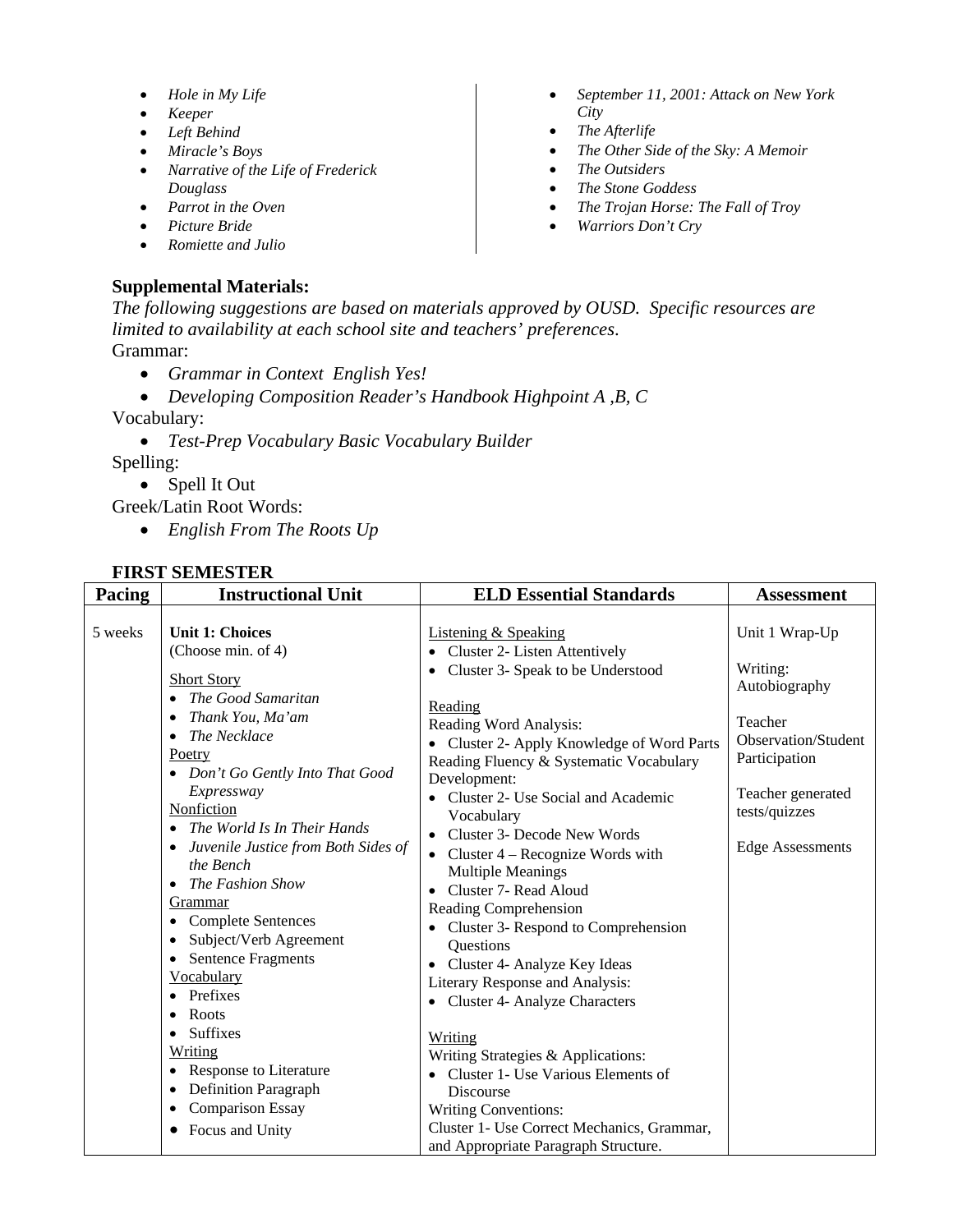| Pacing  | <b>Instructional Unit</b>                                | <b>ELD Essential Standards</b>                                                        | <b>Assessment</b>        |
|---------|----------------------------------------------------------|---------------------------------------------------------------------------------------|--------------------------|
| 4 weeks | <b>Unit 2: Does Creativity Matter?</b>                   | <b>Listening &amp; Speaking</b>                                                       | Unit 2 Wrap-Up           |
|         |                                                          | • Cluster 4- Vary Ways of Speaking                                                    |                          |
|         | Nonfiction:                                              | • Cluster 5- Use Figurative Language                                                  | <b>Writing: Position</b> |
|         | <b>Literary Analysis</b>                                 | Cluster 8- Ask and Answer Questions                                                   | Paper                    |
|         | $\bullet$ (Choose Two)                                   | • Cluster 9- Deliver Oral Presentations.                                              |                          |
|         | Creativity at Work (News Article)<br>$\bullet$           |                                                                                       | Steps in the Writing     |
|         | The Hidden Secrets of the Creative<br>$\bullet$          | Reading                                                                               | Process                  |
|         | Mind (Interview)                                         | Reading Fluency and Systematic Vocabulary                                             | Teacher                  |
|         | Hip-Hop as Culture (Essay)<br>$\bullet$                  | Development:                                                                          | Observation/Student      |
|         | <b>Slam: Performance Poetry Lives</b>                    | • Cluster 2- Use Social and Academic                                                  | Participation            |
|         | $On$ (Essay)<br><b>Genre Study</b>                       | Vocabulary<br>• Cluster 7- Read Aloud                                                 |                          |
|         | (Choose One)<br>$\bullet$                                |                                                                                       | Teacher generated        |
|         | I Am Somebody (Song Lyrics)<br>$\bullet$                 | Reading Comprehension:                                                                | tests/quizzes            |
|         | Euphoria (Poem)<br>$\bullet$                             | • Cluster 3- Respond to Comprehension                                                 |                          |
|         | Vocabulary                                               | Questions                                                                             | <b>Edge Assessments</b>  |
|         | <b>Context Clues</b><br>$\bullet$                        | • Cluster 4- Analyze Key Ideas                                                        |                          |
|         | Idioms<br>$\bullet$                                      |                                                                                       |                          |
|         | Grammar                                                  | Writing                                                                               |                          |
|         | <b>Subject Pronouns</b><br>$\bullet$                     | Writing Strategies and Applications:                                                  |                          |
|         | Action Verbs in the Present Tense<br>$\bullet$           | • Cluster 1- Use Various Elements of                                                  |                          |
|         | Use Verbs to Talk About the<br>$\bullet$                 | Discourse                                                                             |                          |
|         | Present                                                  | • Cluster 3- Write Expository Compositions                                            |                          |
|         | <b>Writing</b>                                           | <b>Cluster 4- Write Persuasive Compositions</b>                                       |                          |
|         | • Response to Literature                                 | • Cluster 8- Use the Writing Process                                                  |                          |
|         | <b>Test Essay</b><br>$\bullet$                           | Writing Conventions:                                                                  |                          |
|         | Focus and Unity<br>$\bullet$                             | Cluster 3- Edit Writing                                                               |                          |
|         | How-to Paragraph<br>$\bullet$<br>• Persuasive Writing    |                                                                                       |                          |
| 4 Weeks | <b>Unit Three: The Hero Within</b>                       | <b>Listening &amp; Speaking</b>                                                       | Unit 3 Wrap-Up           |
|         | (Choose 4)                                               | • Cluster 2- Listen Attentively                                                       |                          |
|         | <b>Short Story</b>                                       | • Cluster 3- Speak to be Understood                                                   | Writing: Reflective      |
|         | The Sword in the Stone<br>$\bullet$                      | • Cluster 6- Participate in Social                                                    | Essay                    |
|         | A Job for Valentine<br>$\bullet$                         | Conversations                                                                         |                          |
|         | The Woman in the Snow                                    | • Cluster 8- Ask and Answer Questions                                                 | Teacher                  |
|         | <b>Nonfiction</b>                                        | Reading                                                                               | Observation/Student      |
|         | Was There a Real King Arthur?                            | Reading Fluency and Systematic Vocabulary                                             | Participation            |
|         | (Historical Analysis)                                    | Development:                                                                          | Teacher generated        |
|         | • In the Heart of a Hero (Feature                        | • Cluster 2- Use Social and Academic                                                  | tests/quizzes            |
|         | Article)<br>Rosa Parks (Magazine Profile)                | Vocabulary<br>• Cluster 3- Decode New Words                                           |                          |
|         | <b>Genre Study</b>                                       | <b>Cluster 5- Use Analogies and Metaphors</b>                                         | <b>Edge Assessments</b>  |
|         | • Hero (Song Lyrics)                                     | Cluster 6- Use a Standard Dictionary<br>$\bullet$                                     |                          |
|         | Vocabulary                                               | Reading Comprehension:                                                                |                          |
|         | <b>Word Families</b><br>$\bullet$                        | • Cluster 3- Respond to Comprehension                                                 |                          |
|         | <b>Borrowed Words</b><br>٠                               | Questions                                                                             |                          |
|         | Grammar                                                  | • Cluster 4- Analyze Key Ideas                                                        |                          |
|         | <b>Use Verb Tenses</b><br>$\bullet$                      | Literary Response and Analysis:                                                       |                          |
|         | Use Subject and Object Pronouns<br>$\bullet$             | • Cluster 7- Analyze Literature by Periods                                            |                          |
|         | Writing                                                  | and Themes                                                                            |                          |
|         | <b>Response to Literature</b><br>$\bullet$               | <b>Writing</b>                                                                        |                          |
|         | <b>Test Essay</b><br>$\bullet$                           | Writing Strategies & Applications:<br><b>Cluster 3- Write Expository Compositions</b> |                          |
|         | Voice and Style<br>$\bullet$<br><b>Opinion Paragraph</b> | • Cluster 6- Write Responses to Literature                                            |                          |
|         |                                                          | <b>Writing Conventions:</b>                                                           |                          |
|         |                                                          | • Cluster 2- Revise Writing                                                           |                          |
|         |                                                          | Cluster 3- Edit Writing                                                               |                          |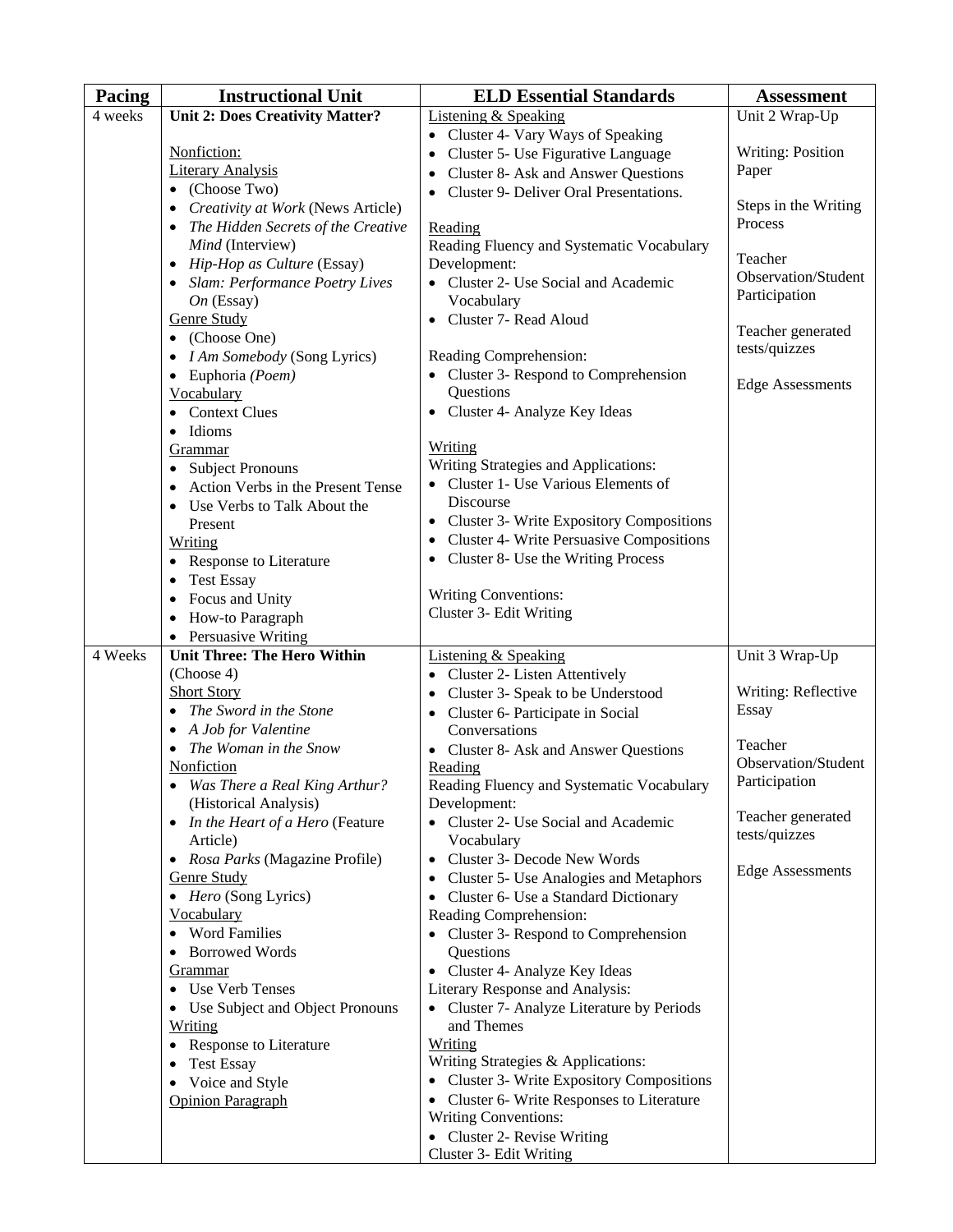| <b>Pacing</b> | <b>Instructional Unit</b>                  | <b>ELD Essential Standards</b>                          | <b>Assessment</b>       |
|---------------|--------------------------------------------|---------------------------------------------------------|-------------------------|
| 4 Weeks       | <b>Unit 4: Opening Doors</b>               | Listening & Speaking                                    | Unit 4 Wrap-Up          |
|               |                                            | • Cluster 3- Speak to be Understood                     |                         |
|               | Biography                                  | Cluster 4- Vary Ways of Speaking                        | Writing: Expository     |
|               | • Curtis Aikens and the American           | Cluster 5- Use Figurative Language<br>$\bullet$         | Writing (Research       |
|               | Dream                                      | Cluster 8- Ask and Answer Questions<br>$\bullet$        | Report)                 |
|               | <b>Short Fiction</b>                       | Reading                                                 |                         |
|               | • A Smart Cookie                           | Reading Word Analysis:                                  | Teacher                 |
|               | Nonfiction                                 | Cluster 2- Apply Knowledge of Word Parts                | Observation/Student     |
|               | • Think You Don't Need an                  | Cluster 3- Apply Knowledge of Cognates                  | Participation           |
|               | Education? (Brochure)                      | Reading Fluency & Systematic Vocabulary                 |                         |
|               | Go For It! (Opinion Essay)<br>$\bullet$    | Development:                                            | Teacher generated       |
|               | Superman and Me (Essay)<br>$\bullet$       | • Cluster 4- Recognize Words with Multiple              | tests/quizzes           |
|               | It's Our Story, Too (Memoir)<br>$\bullet$  | Meanings                                                |                         |
|               | The Fast and the Fuel-Efficient            | Cluster 6- Use a Standard Dictionary                    | <b>Edge Assessments</b> |
|               | (News Article)                             | Cluster 7- Read Aloud<br>$\bullet$                      |                         |
|               | Teens Open Doors (Article)<br>$\bullet$    | Reading Comprehension:                                  |                         |
|               | <i>The Hybrid</i> (Cartoon)                | <b>Cluster 2- Interpret Text Features</b>               |                         |
|               | Vocabulary                                 | Cluster 6- Analyze Informational Materials<br>$\bullet$ |                         |
|               | Dictionary and Jargon                      | Writing                                                 |                         |
|               | Multiple-Meaning Words<br>$\bullet$        | Writing Strategies & Applications:                      |                         |
|               | Grammar                                    | <b>Cluster 4- Analyze Characters</b>                    |                         |
|               | <b>Show Possession</b>                     | <b>Cluster 5- Write Career-Related</b>                  |                         |
|               | Use Pronouns in Prepositional<br>$\bullet$ | Documents                                               |                         |
|               | Phrases                                    | <b>Cluster 7- Write Research Reports</b><br>٠           |                         |
|               | • Use the Correct Pronoun                  | Cluster 8- Use the Writing Process                      |                         |
|               | Writing                                    | <b>Writing Conventions:</b>                             |                         |
|               | Response to Literature<br>٠                | Cluster 1- Use Correct Mechanics,                       |                         |
|               | Development of Ideas                       | Grammar, and Appropriate Paragraph                      |                         |
|               | Case Study<br>$\bullet$                    | Structure                                               |                         |
|               | Problem-Solution Essay                     | Cluster 2- Revise Writing                               |                         |
|               |                                            | Cluster 3- Edit Writing<br>$\bullet$                    |                         |

### **SECOND SEMESTER**

| Pacing  | <b>Instructional Unit</b>            | <b>ELD Essential Standards</b>                         | Assessment                |
|---------|--------------------------------------|--------------------------------------------------------|---------------------------|
| 4 Weeks | Unit 5: Fear This!                   | <b>Listening &amp; Speaking</b>                        | Unit 5 Wrap-Up            |
|         |                                      | • Cluster 2- Listen Attentively                        |                           |
|         | <b>Short Story</b>                   | Cluster 4- Vary Ways of Speaking                       | <b>Writing: Narrative</b> |
|         | The Interlopers                      | Cluster 5- Use Figurative Language                     | Writing (Short            |
|         | The Baby-Sitter<br>$\bullet$         | Reading                                                | Story)                    |
|         | The Tell-Tale Heart                  | Reading Fluency & Systematic Vocabulary                |                           |
|         | <u>Poetry</u>                        | Development:                                           | Teacher                   |
|         | <b>Beware: Do Not Read This Poem</b> | • Cluster 4- Recognize Words with Multiple             | Observation/Student       |
|         | The Raven<br>$\bullet$               | Meanings                                               | Participation             |
|         | Nonfiction                           | Cluster 5- Use Analogies and Metaphors                 |                           |
|         | An Interview with the King of        | Reading Comprehension:                                 | Teacher generated         |
|         | <i>Terror</i> (Interview)            | <b>Cluster 2- Interpret Text Features</b><br>$\bullet$ | tests/quizzes             |
|         | Under the Bed (Cartoon)<br>$\bullet$ | Cluster 3- Respond to Comprehension                    |                           |
|         | The Mysterious<br>$\bullet$          | Questions                                              | <b>Edge Assessments</b>   |
|         | Edgar Allan Poe                      | • Cluster 5- Evaluate Author's Credibility             |                           |
|         | (Author Study)                       | Cluster 6- Analyze Informational Materials             |                           |
|         | Vocabulary                           | Literary Response & Analysis:                          |                           |
|         | Synonyms                             | <b>Cluster 3- Describe Literary Elements</b>           |                           |
|         | <b>Thesaurus</b><br>٠                | Cluster 4- Analyze Characters                          |                           |
|         | Analogies<br>٠                       | Cluster 6- Analyze Literary Themes                     |                           |
|         |                                      | Cluster 7- Analyze Literature by Periods               |                           |
|         |                                      | and Themes                                             |                           |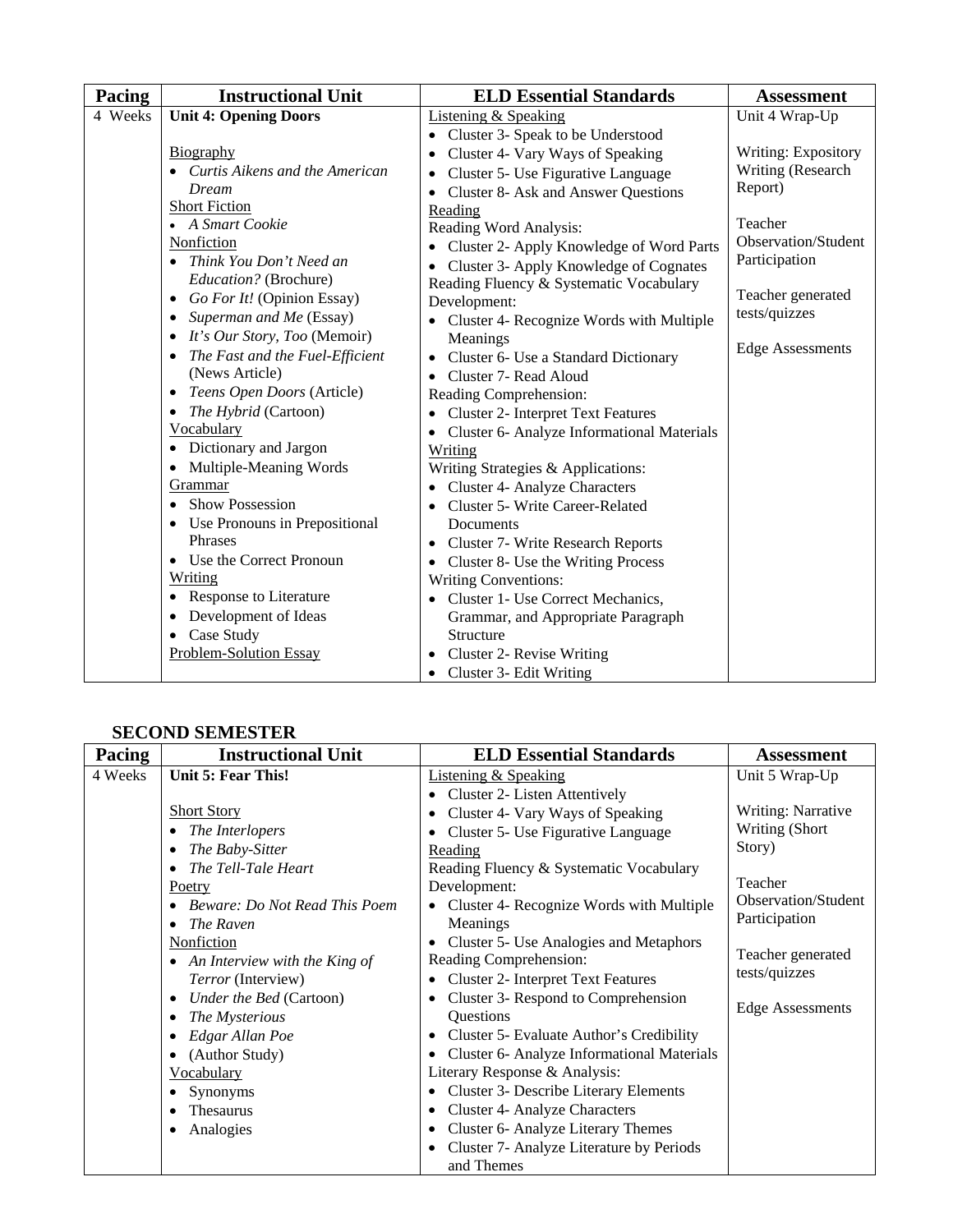|         | Grammar<br>Use Adjectives to Elaborate<br>Use Adjectives Correctly<br>$\bullet$<br>• Use Adverbs Correctly<br>Writing<br>• Response to Literature<br><b>Character Sketch</b><br>$\bullet$<br>Literary Analysis<br>$\bullet$<br>Organization                                                                                                                                                                                                                                                                                                                                                                                                      | Writing<br>Writing Strategies & Applications:<br>• Cluster 2- Write Narratives and<br>Biographies<br>• Cluster 3- Write Expository Compositions<br>• Cluster 8- Use the Writing Process<br><b>Writing Conventions:</b><br>• Cluster 2- Revise Writing<br>• Cluster 3- Edit Writing                                                                                                                                                                                                                                                                                                                                                                                                                                                                                                               |                                                                                                                                                                    |
|---------|--------------------------------------------------------------------------------------------------------------------------------------------------------------------------------------------------------------------------------------------------------------------------------------------------------------------------------------------------------------------------------------------------------------------------------------------------------------------------------------------------------------------------------------------------------------------------------------------------------------------------------------------------|--------------------------------------------------------------------------------------------------------------------------------------------------------------------------------------------------------------------------------------------------------------------------------------------------------------------------------------------------------------------------------------------------------------------------------------------------------------------------------------------------------------------------------------------------------------------------------------------------------------------------------------------------------------------------------------------------------------------------------------------------------------------------------------------------|--------------------------------------------------------------------------------------------------------------------------------------------------------------------|
| 4 Weeks | Unit 6: Are You Buying It?<br>Nonfiction (Choose 4)<br>• Ad Power (Persuasive Text)<br><b>Without Commercials (Poem)</b><br>What's Wrong with Advertising?<br>(Essay)<br>• A Long Way to Go: Minorities and<br>the Media (Essay)<br>• The Color Green (Editorial)<br>What is News? (Persuasive Text)<br>How to Detect Bias in the News<br>(How-To Article)<br>Vocabulary<br>• Latin/Greek Roots<br>• Denotation and Connotation<br>Grammar<br>• Vary Your Sentences<br>• Use Compound Sentences<br>• Use Complex Sentences<br>Writing<br>• Response to Literature<br>• Letter to the Editor<br>Organization<br>٠<br><b>Write a Test Response</b> | <b>Listening &amp; Speaking</b><br>• Cluster 6- Participate in Social<br>Conversations<br>• Cluster 7- Identify Media Messages<br>• Cluster 8- Ask and Answer Questions<br>Reading<br>Reading Word Analysis:<br>• Cluster 2- Apply Knowledge of Word Parts<br>Reading Fluency & Systematic Vocabulary<br>Development:<br>• Cluster 4- Recognize Words with Multiple<br>Meanings<br>• Cluster 8- Use Word Parts to Read<br>Reading Comprehension:<br>• Cluster 2- Interpret Text Features<br>• Cluster 3- Respond to Comprehension<br>Questions<br>• Cluster 6- Analyze Informational Materials<br><b>Writing</b><br>Writing Strategies & Applications:<br>• Cluster 2- Write Narratives and<br>Biographies<br>Cluster 5- Write Career-Related<br>Documents<br>Cluster 8- Use the Writing Process | Unit 6 Wrap-Up<br>Writing: Persuasive<br>Essay<br>Teacher<br>Observation/Student<br>Participation<br>Teacher generated<br>tests/quizzes<br><b>Edge Assessments</b> |
| 4 Weeks | Novel (Choose 1)<br>Anthem<br><b>Breaking Through</b><br>Dance hall of the Dead<br>٠<br>Dr. Jenner and the Speckled<br>Monster<br><b>Hercules: The Twelve Labors</b><br>$\bullet$<br>(Graphic Classic)<br>Hole in My Life<br>$\bullet$<br>Keeper<br>٠<br>Left Behind<br>٠<br>Miracle's Boys<br>٠<br>Narrative of the Life of Frederick<br>Douglass<br>Parrot in the Oven<br>$\bullet$<br>Picture Bride<br>٠<br>Romiette and Julio<br>September 11, 2001: Attack on<br>New York City<br>The Afterlife<br>$\bullet$<br>The Other Side of the Sky: A<br>Memoir                                                                                      | <b>Listening &amp; Speaking</b><br>Cluster 5- Use Figurative Language<br>Cluster 6- Participate in Social<br>Conversations<br>Cluster 8- Ask and Answer Questions<br><b>Cluster 9- Deliver Oral Presentations</b><br>Reading<br>Reading Fluency & Systematic Vocabulary<br>Development<br>• Cluster 2- Use Social and Academic<br>Vocabulary<br>• Cluster 3- Recognize Words with Multiple<br>Meanings<br>• Cluster 5- Use Analogies and Metaphors<br>• Cluster 7- Read Aloud<br>Reading Comprehension:<br>• Cluster 3- Respond to Comprehension<br>Questions<br>• Cluster 4- Analyze Key Ideas<br>• Writing<br>Literary Response & Analysis:                                                                                                                                                    | Writing: Response<br>to Literature<br>(Theme)<br>Teacher<br>Observation/Student<br>Participation<br>Teacher generated<br>tests/quizzes<br><b>Edge Assessments</b>  |